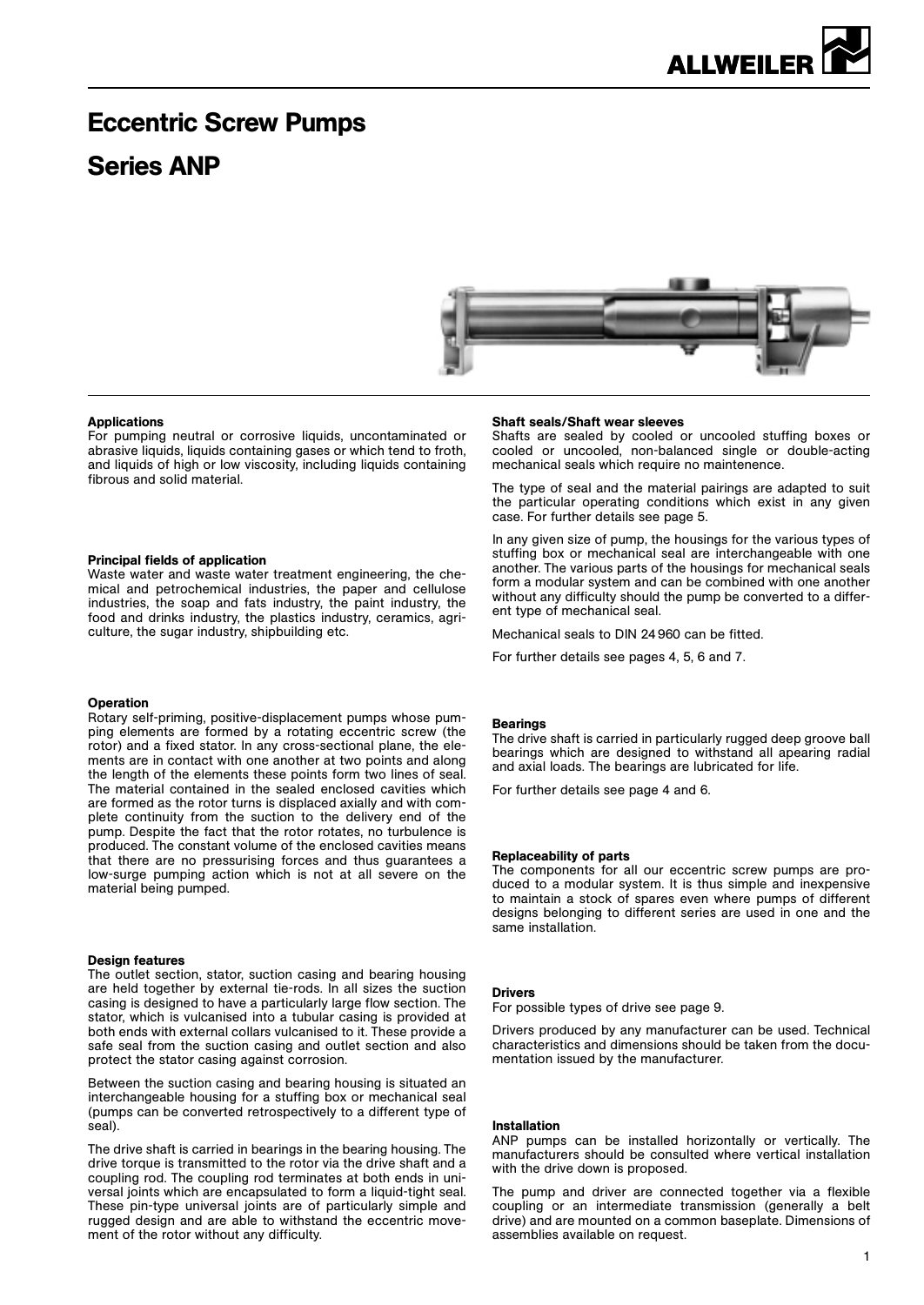#### Technical characteristics

The output, permitted speed range and drive power required can be taken from the selection chart on page 3 or from the individual pump characteristics.

| Flow rate                       | I/min                         | up to | 42     |
|---------------------------------|-------------------------------|-------|--------|
| Temperature of liquid pumped    | $^{\circ}$ C ①                | up to | 150    |
| Differential pressure two-stage | $\Delta p$ bar                | up to | 12     |
| Pump discharge pressure         | bar 2<br><b>D<sub>d</sub></b> | up to | 16     |
| Suction obtainable              | $p_e$ bar $\circledcirc$      | up to | 0.95   |
| Viscosity                       | $mPa·s$ 3<br>n                | up to | 20.000 |
| Permissible solids content      | $Vol\%$ $\circled{3}$         | up to | 60     |

➀ Depending on the liquid pumped and the elastomers used.

- ➁ Depending on the sense of rotation and inlet pressure.
- ➂ Depending on liquid being pumped, pump speed and pump size.

The mentioned performance data are to be considered as a product and performance abstract only. The particular operating limits can be taken from the quotation or order acknowledgement.

Maximum permitted grain sizes and fibre lengths

| Pump size               |    | 6   | 12 |
|-------------------------|----|-----|----|
| Max. grain size in mm   |    | 1.5 |    |
| Max. fibre length in mm | 35 | 35  | 35 |

Increases in solid content and grain size mean that the speed of the pump must be reduced.

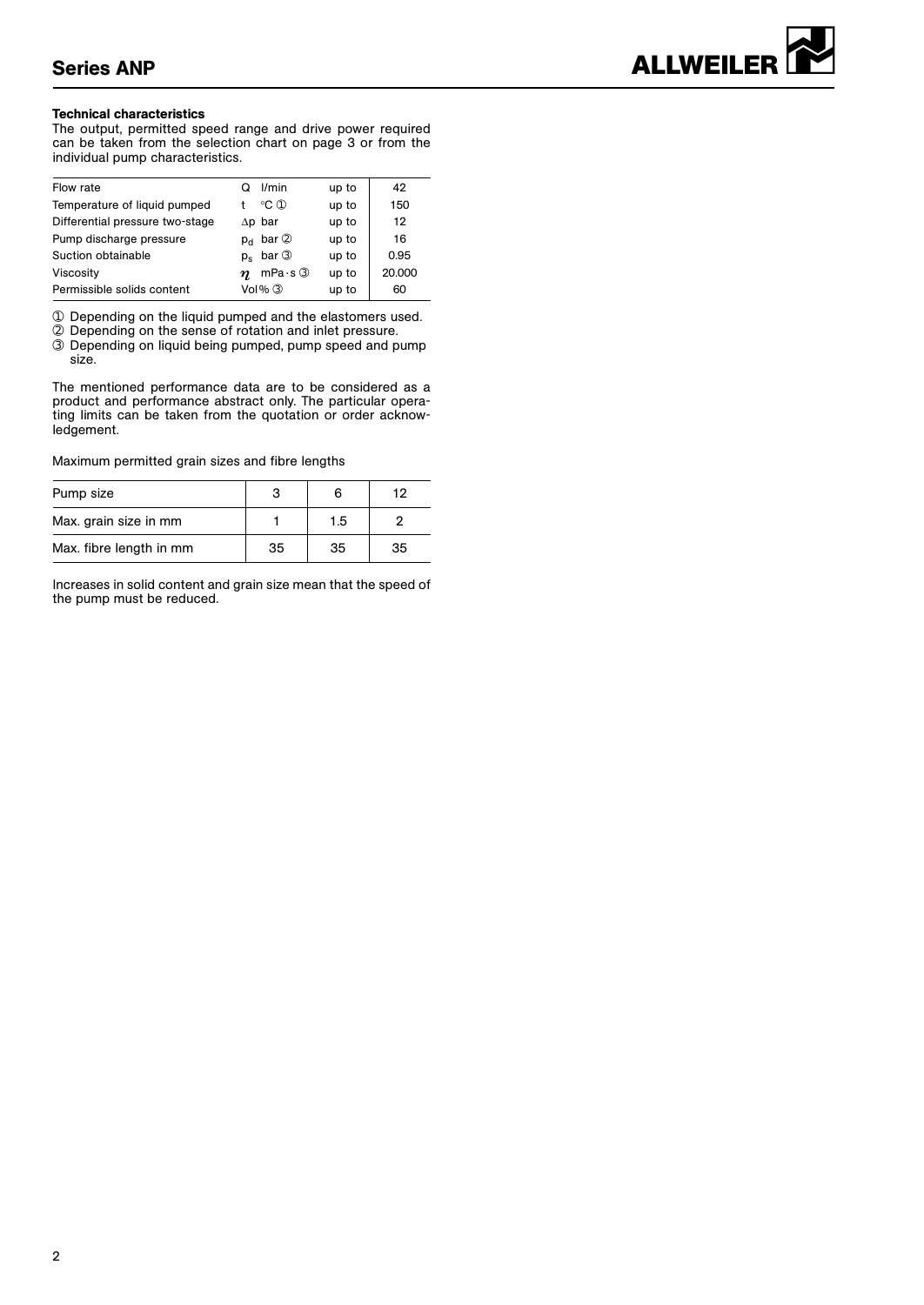

## Performance chart

To give a rough indication of the appropriate pump size and speed as a function of the required output and the nature of the liquid to be pumped.  $V_g$ , m" = mean rubbing speed of rotor in stator.



Sizes in ANP Series. Information on performance ranges not covered by the ANP Series can be found on the back cover of this brochure or in the separate brochures dealing with the other series. For exact performance data, see the individual pump characteristics.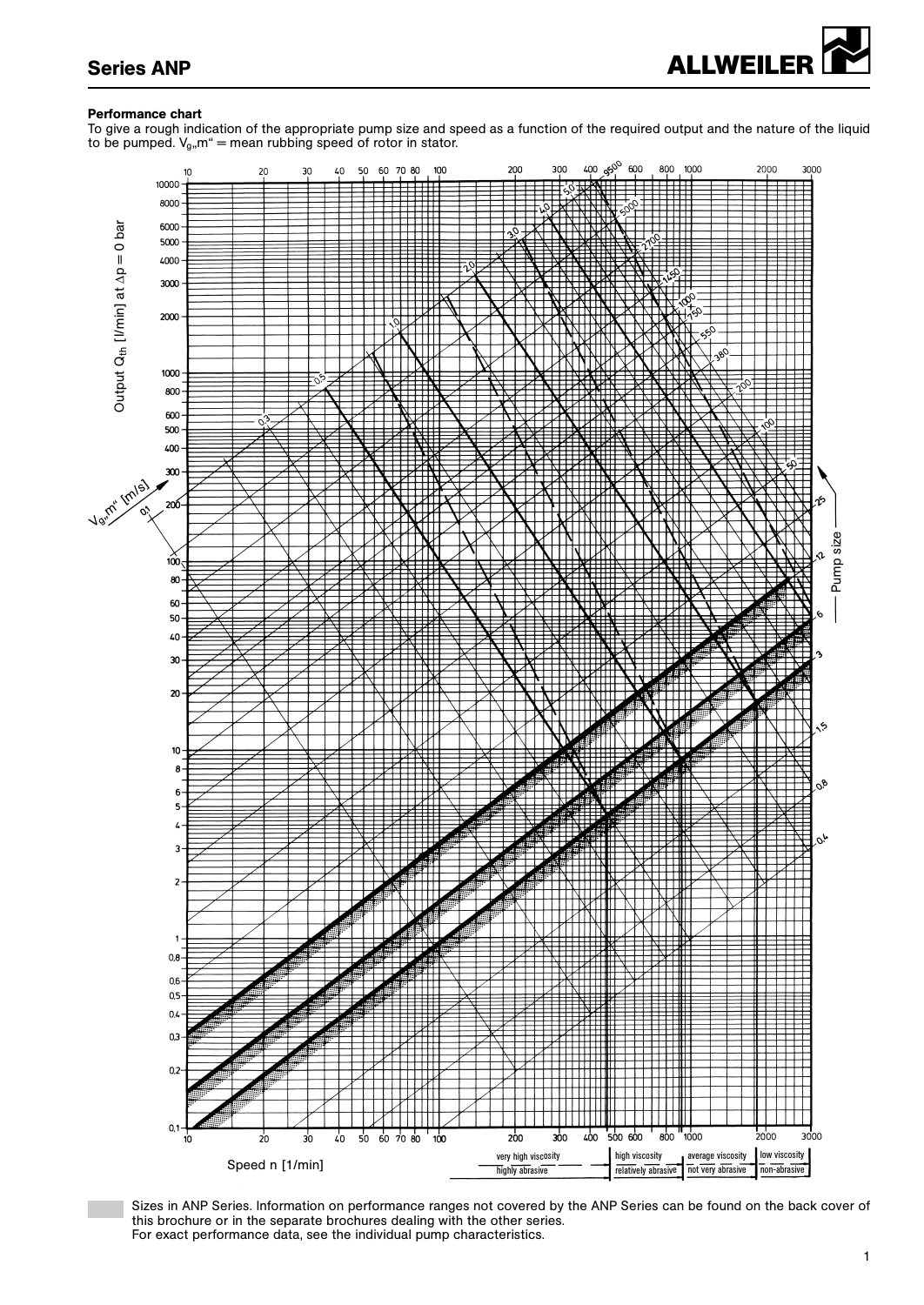# Series ANP<br>
ALLWEILER



#### Explanatory notes on the type coding:

| Position<br>in type<br>coding | Name                                    | Explanation                                                                                                                                                                                                                                                                                                                                      |
|-------------------------------|-----------------------------------------|--------------------------------------------------------------------------------------------------------------------------------------------------------------------------------------------------------------------------------------------------------------------------------------------------------------------------------------------------|
| $\odot$                       | Series                                  | ALLWEILER eccentric screw pump                                                                                                                                                                                                                                                                                                                   |
| $\circled{2}$                 | Size                                    | Possible sizes: 3, 6, 12<br>The numbers indicate the theoretical outlet in I/min at $n = 400$ 1/min and $\Delta p = 0$ bar                                                                                                                                                                                                                       |
| $\circled{3}$                 | Number of<br>stages                     | two-stage up to 12 bar<br>2<br>$=$                                                                                                                                                                                                                                                                                                               |
| $\left( \widehat{4}\right)$   | <b>Bearings</b>                         | B<br>Two deep groove ball bearings with sealing covers to the outside, open to inside of the bearing housing.<br>$=$<br>Small tolerances between shaft and bearing housing on drive side and between flinger ring and bearing<br>housing on pump side prevent the ingress of dirt into the bearing housing.<br>X<br>Special-type bearings<br>$=$ |
| $\circled{5}$                 | Type of<br>inlet-/outlet<br>connections | 2<br>Threaded connections acc. to dimensional drawing on page 8<br>$=$<br>$\times$<br>Special type suction and or discharge connections<br>$=$                                                                                                                                                                                                   |
| $\circledS$                   | Branch position                         | For 1, 2, 3, 4 positions see drawing on page 9                                                                                                                                                                                                                                                                                                   |
| (7)                           | Design of shaft<br>seal                 | P<br>Stuffing box or other non-mechanical shaft seal<br>$=$<br>Mechanical seal<br>G<br>$=$                                                                                                                                                                                                                                                       |
| $^{\circledR}$                | Type of shaft                           | No wear sleeve on shaft<br>$\Omega$<br>$\qquad \qquad =$                                                                                                                                                                                                                                                                                         |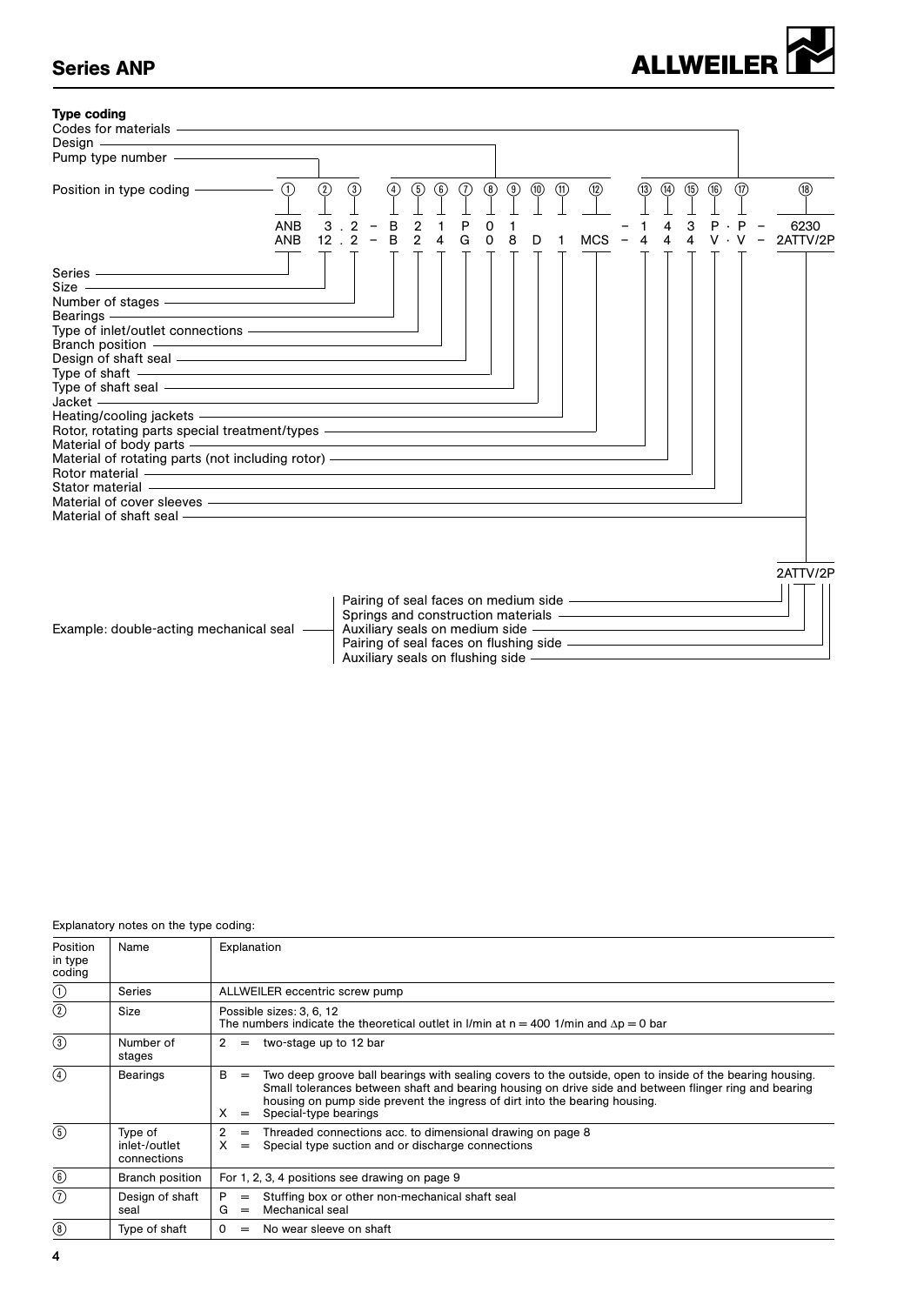

| Type of                                                   | $P.1 =$ Standard stuffing box (no lantern ring / no flushing ring)                                                                                                                                                                                                                                                                                                                                                                                |                                                                                                                                               |                                                                                                                                                                                                                                                                                                                                                                                                                                                                                                                                                                                                                                                                                                                                                                                                                                                                                                                                                                                                                                                                                                                                                                                                                                                                                                                                                                                                                                                                                                                                             |
|-----------------------------------------------------------|---------------------------------------------------------------------------------------------------------------------------------------------------------------------------------------------------------------------------------------------------------------------------------------------------------------------------------------------------------------------------------------------------------------------------------------------------|-----------------------------------------------------------------------------------------------------------------------------------------------|---------------------------------------------------------------------------------------------------------------------------------------------------------------------------------------------------------------------------------------------------------------------------------------------------------------------------------------------------------------------------------------------------------------------------------------------------------------------------------------------------------------------------------------------------------------------------------------------------------------------------------------------------------------------------------------------------------------------------------------------------------------------------------------------------------------------------------------------------------------------------------------------------------------------------------------------------------------------------------------------------------------------------------------------------------------------------------------------------------------------------------------------------------------------------------------------------------------------------------------------------------------------------------------------------------------------------------------------------------------------------------------------------------------------------------------------------------------------------------------------------------------------------------------------|
| shaft seal                                                | $P.2 =$ Stuffing box with flushing ring<br>on flushing liquid side<br>$G.X =$ Special-type mechanical seal                                                                                                                                                                                                                                                                                                                                        |                                                                                                                                               |                                                                                                                                                                                                                                                                                                                                                                                                                                                                                                                                                                                                                                                                                                                                                                                                                                                                                                                                                                                                                                                                                                                                                                                                                                                                                                                                                                                                                                                                                                                                             |
| Heating/cooling<br>jacket                                 | $D =$                                                                                                                                                                                                                                                                                                                                                                                                                                             |                                                                                                                                               |                                                                                                                                                                                                                                                                                                                                                                                                                                                                                                                                                                                                                                                                                                                                                                                                                                                                                                                                                                                                                                                                                                                                                                                                                                                                                                                                                                                                                                                                                                                                             |
| Items jacketed                                            | $\mathbf{1}$<br>Suction casing<br>$=$<br>X<br>$\, =$                                                                                                                                                                                                                                                                                                                                                                                              |                                                                                                                                               |                                                                                                                                                                                                                                                                                                                                                                                                                                                                                                                                                                                                                                                                                                                                                                                                                                                                                                                                                                                                                                                                                                                                                                                                                                                                                                                                                                                                                                                                                                                                             |
| Rotor/Rotating<br>parts special<br>treatments/<br>types   | С<br>$=$ Hard-chromed rotor<br>S<br>$\,=\,$<br>Auger on coupling rod<br>(to minimise rag build-up)<br>Y<br>x<br>Other types<br>$=$                                                                                                                                                                                                                                                                                                                | N.<br>м<br>н<br>T                                                                                                                             | Rotor with termal expansion<br>clearance as a function of the<br>temperature of the fluid pumped                                                                                                                                                                                                                                                                                                                                                                                                                                                                                                                                                                                                                                                                                                                                                                                                                                                                                                                                                                                                                                                                                                                                                                                                                                                                                                                                                                                                                                            |
| Material of<br>body parts                                 | grey cast iron EN-GJL-250<br>1<br>$=$<br>1.4408<br>4<br>$=$                                                                                                                                                                                                                                                                                                                                                                                       | Special material                                                                                                                              |                                                                                                                                                                                                                                                                                                                                                                                                                                                                                                                                                                                                                                                                                                                                                                                                                                                                                                                                                                                                                                                                                                                                                                                                                                                                                                                                                                                                                                                                                                                                             |
| Material of<br>rotating parts<br>(not including<br>rotor) | 1.4571<br>4<br>$=$<br>X<br>$=$                                                                                                                                                                                                                                                                                                                                                                                                                    |                                                                                                                                               |                                                                                                                                                                                                                                                                                                                                                                                                                                                                                                                                                                                                                                                                                                                                                                                                                                                                                                                                                                                                                                                                                                                                                                                                                                                                                                                                                                                                                                                                                                                                             |
| Rotor material                                            | 1.2436<br>3<br>$=$<br>4<br>1.4571<br>$=$                                                                                                                                                                                                                                                                                                                                                                                                          | Special materials, e.g. other metals, plastics                                                                                                |                                                                                                                                                                                                                                                                                                                                                                                                                                                                                                                                                                                                                                                                                                                                                                                                                                                                                                                                                                                                                                                                                                                                                                                                                                                                                                                                                                                                                                                                                                                                             |
| Stator material                                           | Y.<br>$WB =$<br>Soft natural rubber<br>$P =$<br>Perbunan N<br>V<br>$PL = Light-coloured Perbunan$<br>Neoprene<br>N<br>$=$                                                                                                                                                                                                                                                                                                                         | Hypalon<br>$=$<br>Viton<br>Perbunan/hydrogenated<br>Silicon light                                                                             | $X =$ Special materials, e.g.<br>metal plastics, elastomers                                                                                                                                                                                                                                                                                                                                                                                                                                                                                                                                                                                                                                                                                                                                                                                                                                                                                                                                                                                                                                                                                                                                                                                                                                                                                                                                                                                                                                                                                 |
| Material of<br>universal joint<br>sleeve                  | $P = Perbunan N$<br>Y.<br>Light-coloured Perbunan<br>$PL =$<br>V<br>$N =$ Neoprene<br>В                                                                                                                                                                                                                                                                                                                                                           | Hypalon<br>$=$<br>Viton<br>$\hspace*{0.4em} = \hspace*{0.4em}$<br>Butyl rubber<br>$=$                                                         | No sleeves fitted<br>$O =$<br>$X =$<br>Special materials                                                                                                                                                                                                                                                                                                                                                                                                                                                                                                                                                                                                                                                                                                                                                                                                                                                                                                                                                                                                                                                                                                                                                                                                                                                                                                                                                                                                                                                                                    |
| Materials of<br>shaft seal                                | Stuffing box:<br>Mechanical seal:<br>Sliding material pairing<br>1st figure for single seals<br>1st + 4th figure for double seals<br>$2 =$ CrMo cast iron/hard carbon<br>$4 =$ Ceramics/hard carbon<br>$5 =$ Hard metal/hard metal,<br>highly wear-resistant<br>$6 =$ Silicon carbide/silicon carbide highly<br>wear-resistant, corrosion-resistant<br>$7 =$ Silicon carbide/silicon carbide highly<br>wear-resistant, highly corrosion-resistant | Spring and con. materials<br>2nd figure<br>$A = 1.4300$<br>$F = 1.4571$<br>$L =$ Hastelloy B<br>$M =$ Hastelloy C4<br>$X =$ Special materials | Auxiliary gaskets<br>3rd figure for single seals<br>3rd + 5th figure for double seals<br>$=$ Perbunan<br>P<br>$①$ double<br>Е<br>$=$ EP rubber<br>PTFE-<br>s<br>$=$ Silicon caoutchouc<br>coated<br>$=$ Neoprene<br>N<br>$=$ Viton<br>V<br>TTE = EP rubber $\Phi$<br>$TTV = Viton$ ①<br>$TTS = Silicon rubber \circled{1}$                                                                                                                                                                                                                                                                                                                                                                                                                                                                                                                                                                                                                                                                                                                                                                                                                                                                                                                                                                                                                                                                                                                                                                                                                  |
|                                                           |                                                                                                                                                                                                                                                                                                                                                                                                                                                   |                                                                                                                                               | $P.3 =$ Stuffing box with internal lantern ring<br>$P.4 =$ Stuffing box with external lantern ring<br>$P.X =$ Special type of non-mechanical shaft seal<br>$G.0$ = Mechanical seal, single acting, non-balanced, either direction of rotation, single spring elastomer O-rings<br>$G.1 = As$ for G.0 but with multiple springs<br>$G.2$ = As for G.0 but O-rings with double PTFE sheathing<br>$G.3 = As$ for $G.1$ but O-rings with double PTFE sheathing<br>$G.4 = As$ for G.0 but with throttled outlet for flushing liquid into pump chamber<br>$G.5 = As$ for G.4 but with multiple springs<br>$G.6 = As$ for G.4 but O-rings with double PTFE sheathing<br>$G.7$ = As for G.5 but O-rings with double PTFE sheathing<br>$G.8$ = Mechanical seal, double-acting, non-balanced, either direction of rotation, with multiple springs,<br>all O-rings of elastomer or O-rings on medium side with double PTFE sheathing and elastomer O-rings<br>$G.9$ = As for G.8 but all O-rings with double PTFE sheathing<br>Jacket for heating or cooling. Only available with stainless steel versions<br>Special version for extra jacketing<br>$W =$ Coupling rod with large diameter sleeve<br>= Rotor ductile hard-chrome-plated<br>$X =$<br>Special materials, e.g. also for joint components<br>$X =$<br>$=$<br>$HP =$<br>$SL =$<br>5846 = Ramie fibre with PTFE impregnation, asbestos-free<br>$6426$ = Aramid endless fibre with PTFE impregnation, asbestos-free<br>$6230 =$ Graphite-incorporated PTFE with sliding agent, asbestos-free |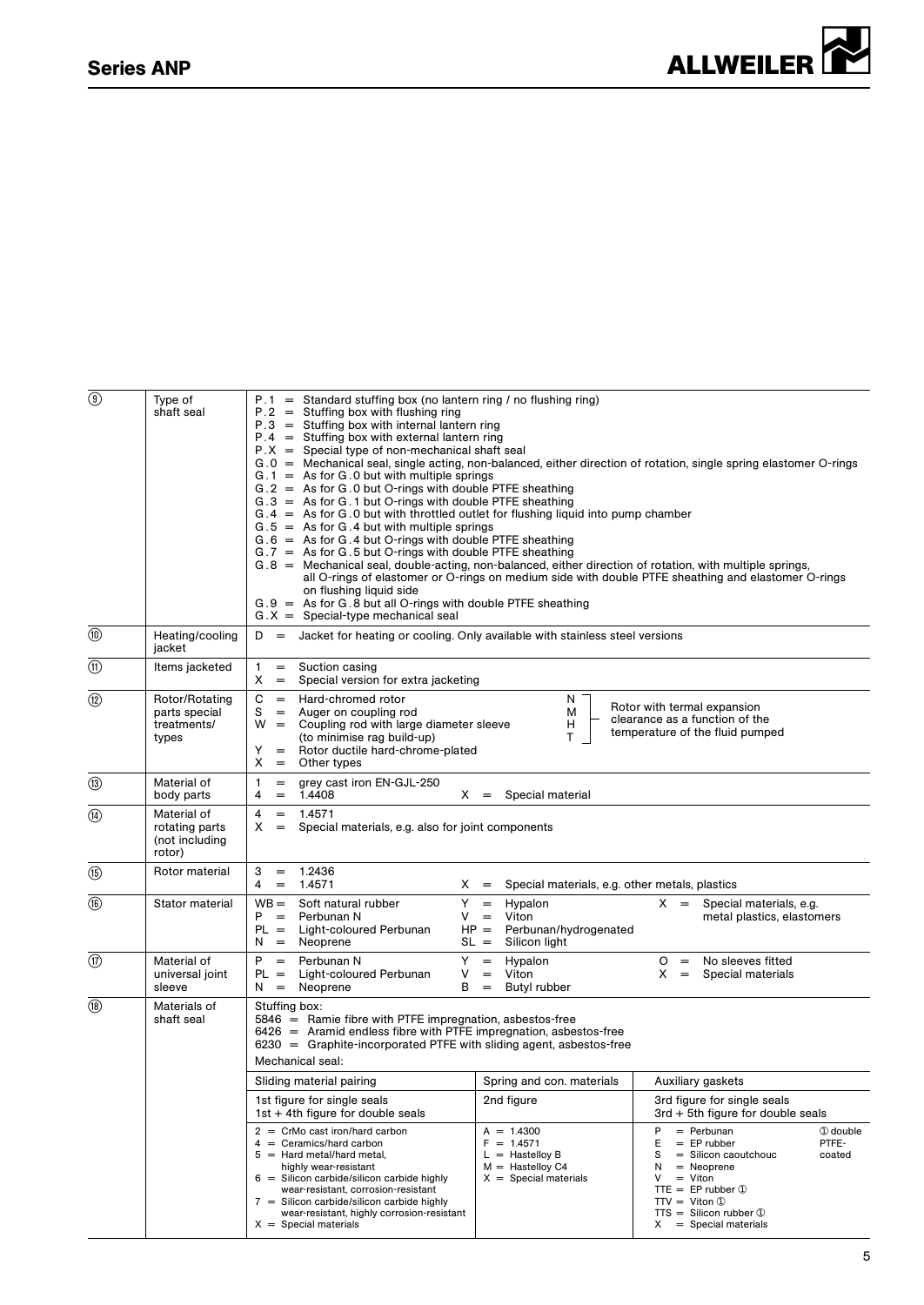

## Sectional drawing and parts list



#### Bearings: **B** (lubricated for life)

Shaft seal: P01 Stuffing box of standard type (no lantern ring/no flushing ring).

Particularly long packing allows pump to be used in a wide variety of applications. Permitted pressure at shaft seal  $p = -0.7$  to 3.0 bar.

| Part No.             | Description             | Part No.         | Description               | Part No.         | Description                            |
|----------------------|-------------------------|------------------|---------------------------|------------------|----------------------------------------|
| 101                  | Key                     | 218              | $O$ -ring                 | 603              | Instruction label for                  |
| 102                  | Spacer sleeve           | 219              | Mechanical seal           |                  | commissioning                          |
| 103                  | Radial bearing          | 220 <sup>O</sup> | Retaining pin             | 604 2            | Suction label                          |
| 104                  | Axial bearing           |                  |                           | 605 <sup>2</sup> | Discharge label                        |
| 107                  | Bearing grease          | 301              | Coupling rod pin          | 609              | Hexagon nut                            |
| 110                  | Bearing housing         | 303              | Guide bush                | 610              | Washer                                 |
| 114                  | Flinger ring            | 304              | Retaining sleeve          | 611              | Tie rod                                |
| 118                  | Drive shaft             | 305              | Joint lubricant           |                  |                                        |
| 121                  | Retaining circlip       | 306              | Clamping band             |                  |                                        |
| 127                  | Retaining circlip       | 307              | Coupling rod              |                  |                                        |
| 129                  | Distance ring           | 308              | Cover sleeve              |                  |                                        |
| 201                  | Stud screw              | 401              | Rotor                     |                  |                                        |
| 202                  | Self-locking nut        | 402              | Stator                    | (1)              | Only fitted to types GO2 to GO9.       |
| 203                  | Packing gland           |                  |                           |                  | 2 So positioned for normal direction   |
| 204                  | Stuffing box housing    | 501              | O-ring for suction casing |                  | of rotation (counter-clockwise looking |
| 207                  | Stuffing box packing    | 502              | Screwed plug              |                  | from drive end).                       |
| 208                  | Flushing ring           | 503              | Sealing washer            |                  | For clockwise rotation the labels      |
| 209                  | Lantern ring            | 504              | Discharge casing          |                  | change places to match the change      |
| 212                  | Screwed plug            | 505              | Suction casing            |                  | in the function of the connections.    |
| $213$ $\circledcirc$ | Sealing ring            |                  |                           |                  |                                        |
| 214                  | Mechanical seal housing | 601              | Name plate                |                  | With shaft seal types G 04 to G 07     |
| 215                  | Mechanical seal cover   | 602              | Dome headed grooved pin   |                  | screwed plug sealed with Loctite.      |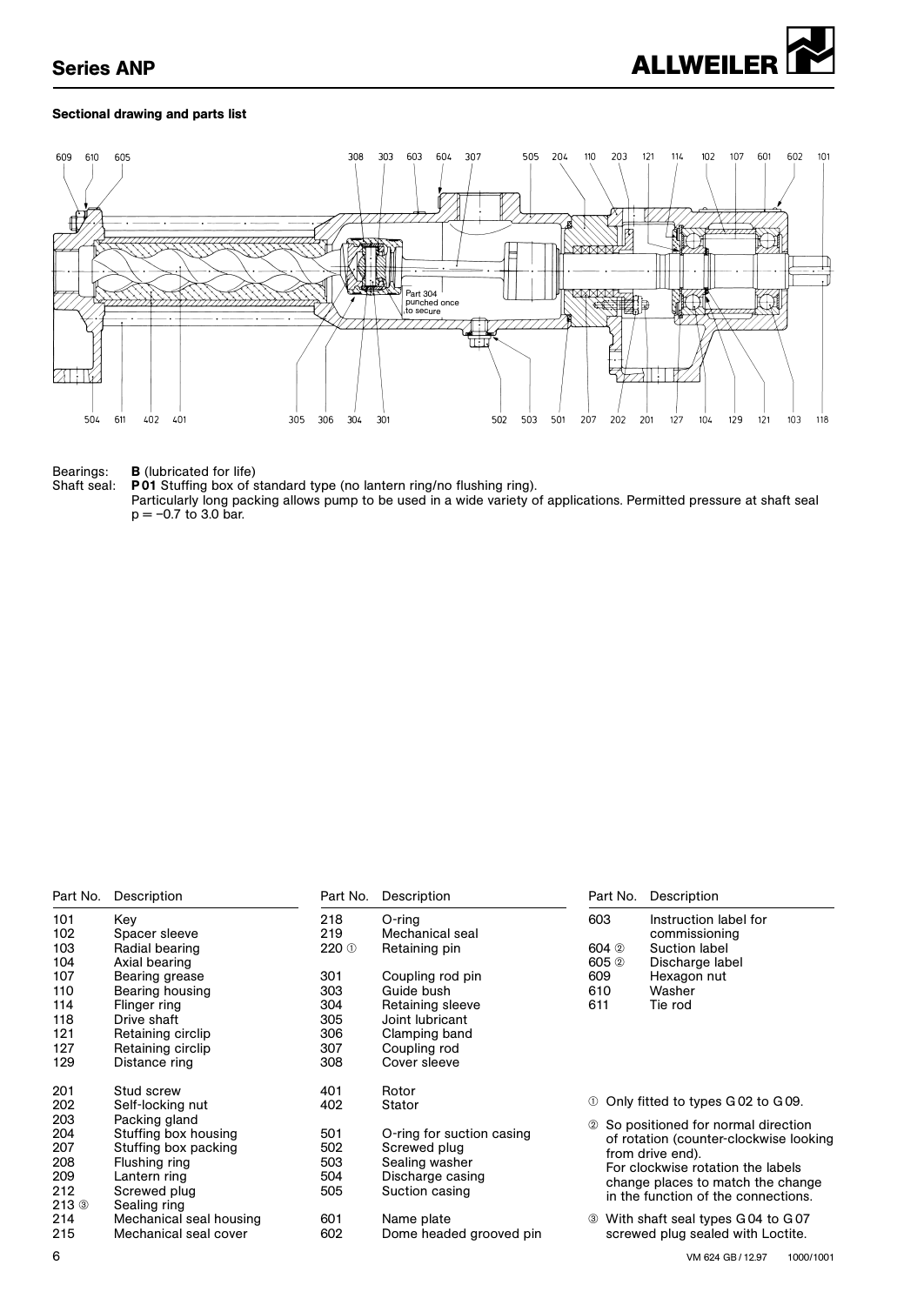

P02 Stuffing box with flushing ring Suitable for highly abrasive pumped liquids with external flushing  $p = -0.7$  to 8.0 bar



P03 Stuffing box with internal lantern ring Suitable for uncontaminated pumped liquids with internal liquid sealing, or for abrasive pumped liquids with external liquid sealing  $p = -0.8$  to 6.0 bar



P04 Stuffing box with external lantern ring For use where external sealing liquid incompatible with pumped liquid or where the ingress of air is to be prevented  $p = -0.9$  to 4.0 bar



G 00 to G 03 Mechanical seal, single acting non-balanced, either direction of rotation, (type G 02 shown in drawing). For pressures of  $p = -0.5$  to 10 bar – consult manufacturers.



G 04 to G 07 Mechanical seal, single acting non-balanced, either direction of rotation, with throttled outled for seal liquid into pump chamber (type G 06 shown in drawing). Can be used for pressures of  $p = -0.5$  to 10 bar – consult manufacturers.



G 08 and G 09 Mechanical seal, double acting non-balanced, either direction of rotation, (type G 09 shown in drawing). Can be used for pressures of  $p = -0.95$  to 15 bar – consult manufacturers.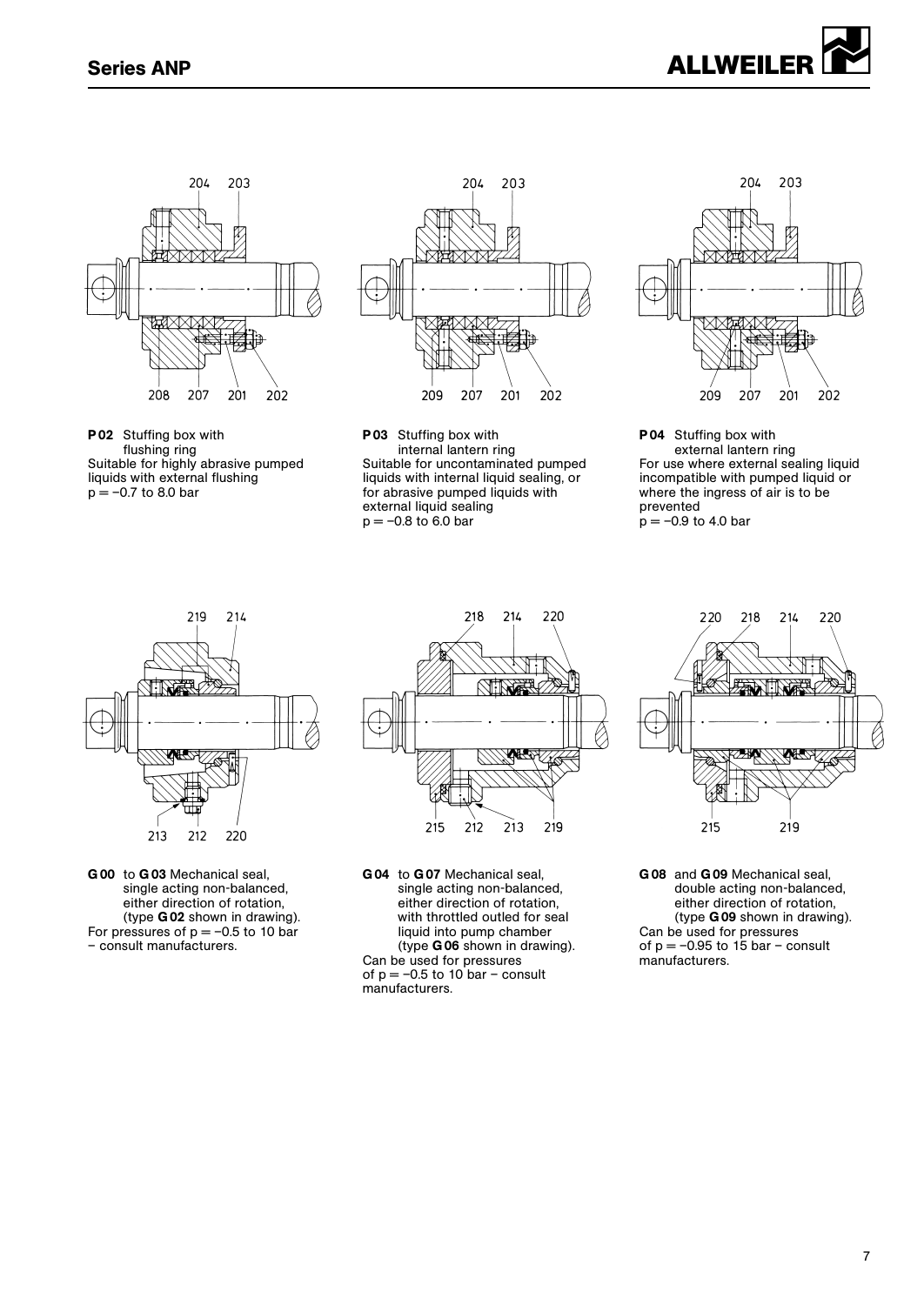

## Pump dimensions, auxiliary connections, weights





Internal diameters of suction, discharge and auxiliary connections in inch. The manufacturer reserves the right to make technical modifications without prior notice.

Direction of rotation: Dimensions in mm.<br>Internal diameters of suction, discharge and auxiliary connections in inch.<br>The manufacturer reserves the right to make technical modifications and the standard of proposite direction of rotation is poss  $DN_1$  = suction connection,  $DN_2$  = delivery connection.

| Pump<br>size       |                   | Pump dimensions |    |    |    |     |    |     |                   |    |                |                | Suction/<br>Discharge<br>connections | Approx.<br>weight<br>in |         |                       |                   |    |    |                       |                  |
|--------------------|-------------------|-----------------|----|----|----|-----|----|-----|-------------------|----|----------------|----------------|--------------------------------------|-------------------------|---------|-----------------------|-------------------|----|----|-----------------------|------------------|
|                    | b                 | C               | d  | e  |    | g   | n  |     | к                 |    | m <sub>1</sub> | m <sub>2</sub> | n <sub>1</sub>                       | n <sub>2</sub>          | $\circ$ | D                     | m <sub>1</sub>    | -S | W  | $DN_2/DN_1$ 2         | kg               |
| 3.2<br>6.2<br>12.2 | 381<br>421<br>457 | 10 <sup>°</sup> | 20 | 70 | 85 | 135 | 80 | 125 | 523<br>563<br>599 | 30 | 60             | 35             | 30                                   | 17                      |         | 270<br>253 310<br>346 | 160<br>160<br>190 | 9  | 17 | R 1<br>R 1<br>R 1 1/4 | 11<br>11.5<br>12 |

Positions of auxiliary connections to shaft seal (looking from drive end)



Auxiliary connections where jacket fitted for heating or cooling (only available with stainless steel versions)



Heating or cooling liquid: max. permissible pressure 10 bar max. permissible temperature 180°C

Sizes/Tappings of auxiliary connections

| Drain<br>opening | Outlet for<br>gland leakage | Flushing            | connection          | Heating/cooling<br>connections |               |               |
|------------------|-----------------------------|---------------------|---------------------|--------------------------------|---------------|---------------|
| ☺<br>R1          | ②<br>R2                     | ③<br>R <sub>3</sub> | ③<br>R <sub>6</sub> | ③<br>R4/R5 R7/R8               | $\circled{3}$ | (3)<br>R9/R10 |
| G1/4             | R 1/4                       | G <sub>1/8</sub>    |                     | G 1/4   G 1/8   G 1/4          |               | G 3/8         |

 $<sup>①</sup>$  Space required for stator replacement</sup>

Œ Straight internal threaded to DIN 2999 part 1

**Straight internal threaded to ISO 228** 

All auxiliary connections can, on request also be supplied in the same nominal bove with NPT-thread.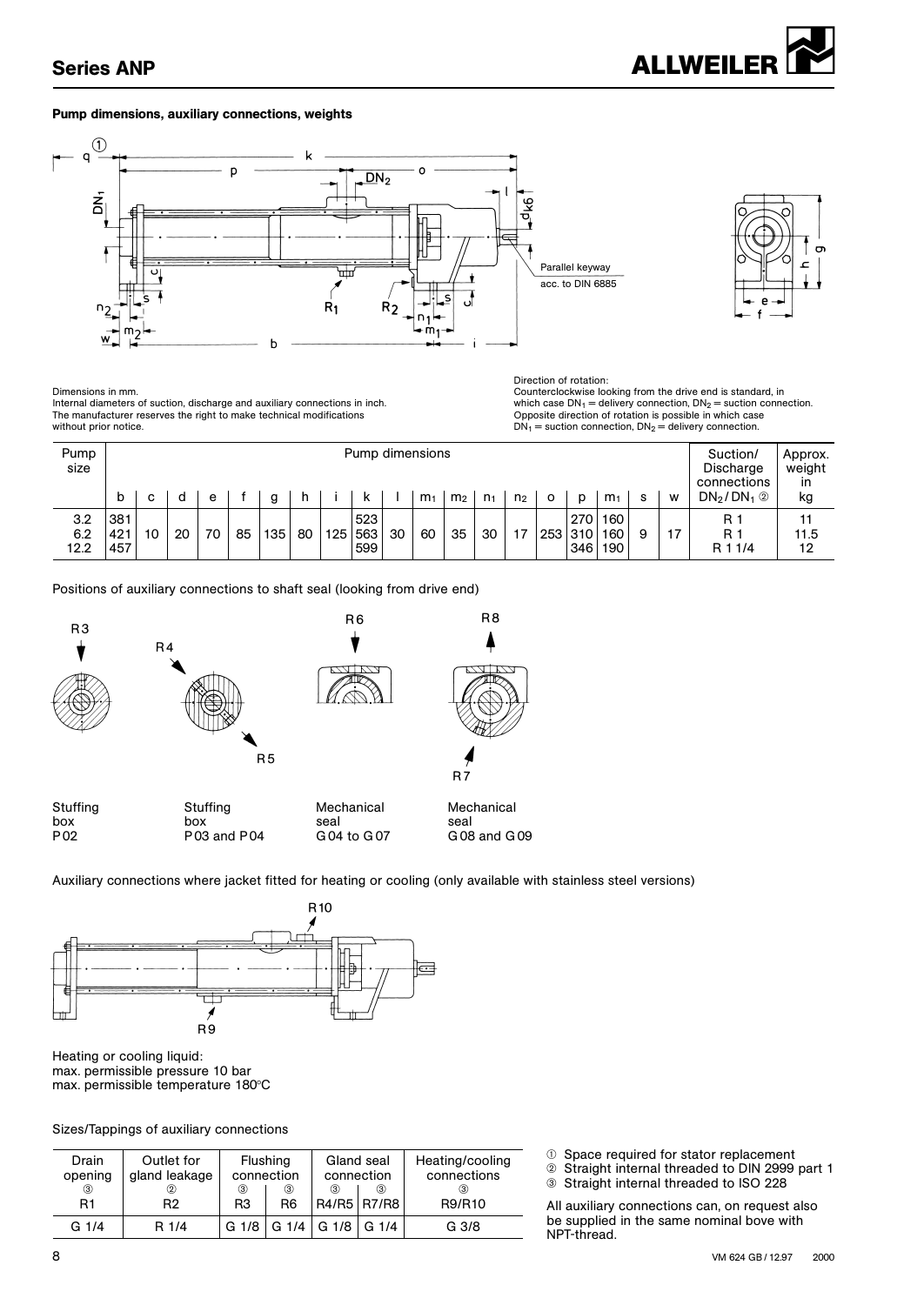

#### Possible branch positions looking from drive end

 $1 =$  standard





1 ANP with flexible coupling and electric motor



2 ANP with flexible coupling and geared motor



3 ANP with flexible coupling and internal combustion engine



6 ANP with flexible coupling and infinitely variable speed gear



4 ANP with V-belt-drive, adjustable motor platform and motor situated behind the pump



5 ANP with V-belt-drive, adjustable motor platform and motor situated above the pump



7 ANP with flexible coupling, gear box or variable speed gear, flexible coupling and motor